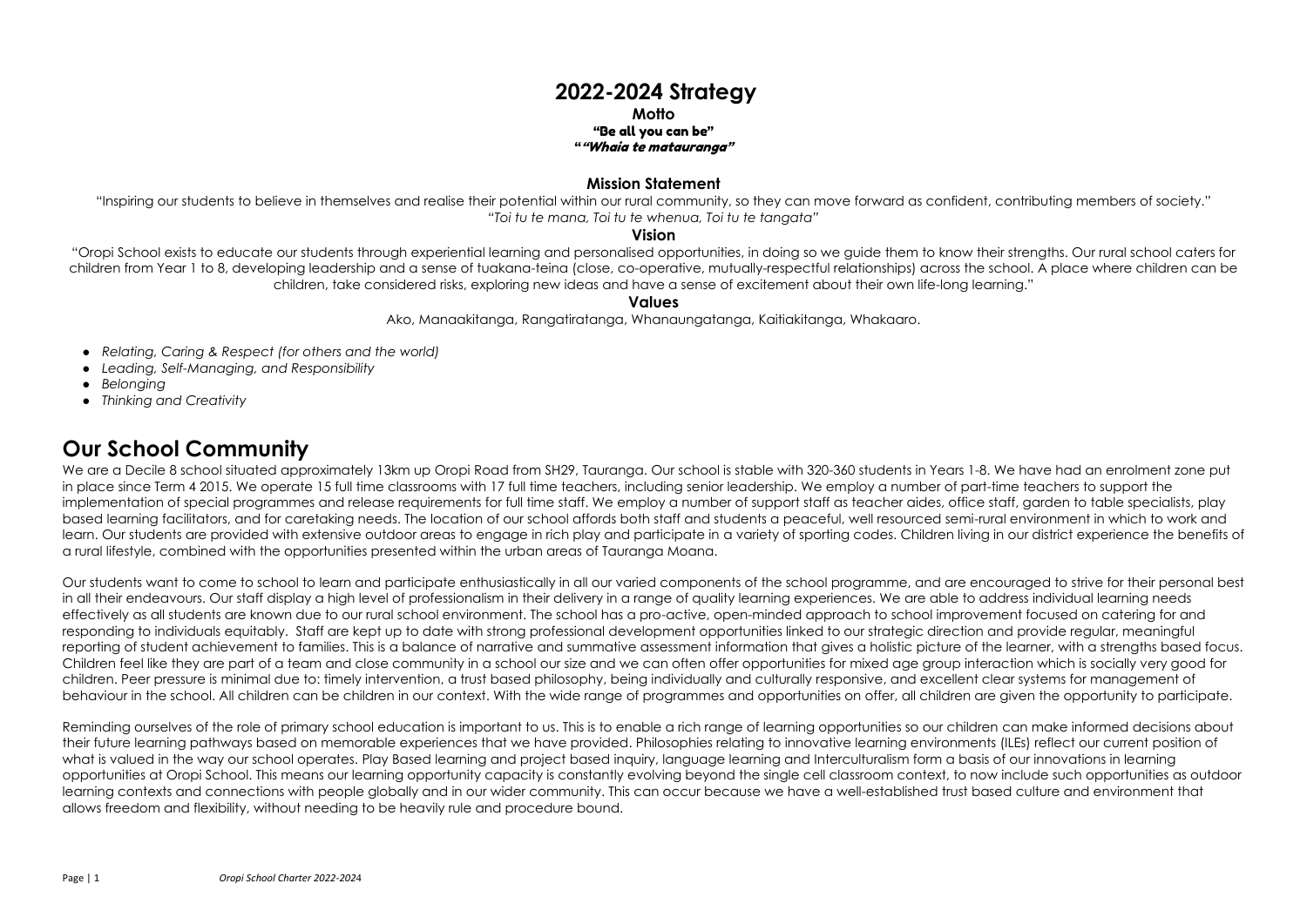Our school is governed by a focussed and forward thinking Board of Trustees, and supportive parent groups. There is a cohesiveness between all stakeholders in the school through our future focus, strategic intent and strategic direction. This ensures quality teaching and learning can occur because everyone is on a clear journey together. We have effective governance that makes strategic, informed and planned provision for quality resources, teaching aids, equipment and property.

At Oropi School, we offer a unique environment for our children to be a part of because:

- Children are in a peaceful, semi-rural school environment where individual needs are identified and catered for. It is not "one size fits all"
- There are many regular opportunities for all children in year zero through eight to interact together
- We are a rural school within close proximity to the town centre and associated resources
- We offer modern, up to date and dynamic learning environments with excellent resources
- We identify learning needs quickly and have procedures and resources in place to meet a range of learning needs
- Communication between home and school is excellent and we have a very supportive community
- We have a lot of extra programmes on offer outside of classroom programmes: Support Programmes in Literacy & Numeracy, an Extension and enrichment programme, a variety of Education Outside the Classroom experiences for all age groups (including Camps for Y3-8), Music Tuition and a range of sporting opportunities. 2<sup>nd</sup> Language learning occurs in Mandarin and Te Reo Maori. We have an award winning, nationally recognised Garden to Table programme

## **Provision for supporting an inclusive school culture that ensures progress and achievement for students with special education needs**

We understand and value that it is our school's role to ensure we identify, support and foster the needs of all our students to the best of our ability:

- We do not assume one type of cultural response is necessarily the one right way of responding to and assessing the needs of these learners. For example, when implementing strategies to support any Māori learners who may be a part of one of the above groups, we endeavour to consider a Māori world view response so "Māori students can enjoy and achieve education success as Māori" *Ka Hkitia Accelerating Success, 2013-17, MoE, Wellington, NZ*
- Consideration of different cultural perceptions on needs and valid assessment strategies is valued. For example, in honouring our bi-cultural heritage in relation to identifying gifted and talented students, we consider th "components of Māori concept of giftedness" *Gifted & Talented Students, MoE, Wellington, NZ, 2012*
- Senior Management, teachers and support staff take into consideration Māori and minority culture world views in the curriculum areas relevant to the special educational need/s being addressed.
- Addressing needs based on honouring Indigenous and minority culture knowledge around the applicable subject skill and knowledge is also important. For example, in the Sciences honouring the Māori world view on scientific method.

A culturally responsive approach that effectively provides provision for students with special educational needs will require pro-actively engaging with outside agencies, support people, iwi, whanau, and other groups AND will consider a variety of assessment techniques, materials, research and professional readings that can best represent and help staff to understand these cultural perspectives.

- Who are not achieving
- Who are at risk of not achieving
- Who have special needs
- Who have aspects of the curriculum which require particular attention
- Who are gifted or talented in areas of the curriculum (something about success for Maori) as Maori) Culturally inclusive practices. For example, we make sure that when we are identifying giftedness in a child, we consider Maori world view on this
- So that they can reach their potential and experience success and a sense of achievement in their learning and interactions with others
- We implement a range of teaching, learning and assessment strategies to find out and address their needs

### **Culturally responsive practices in our approach for students with special education needs**

## How will we do this?

- 1. By maintaining and nurturing what we value as our school culture: a school environment where every child is known by all staff, where we encourage mixed age group interaction and where children have opportunities to care for and support each other. Staff modelling a strong collegial and collaborative environment to this is key.
- 2. Parent involvement and communication, including surveying families about their child's needs
- 3. Using effective identification and testing strategies, catering for the individual with a belief "one size does NOT fit all".
- 4. Regular, ongoing and well recorded monitoring strategies through our SMS as informed by our Assessment framework set at the beginning of each year. This process is overseen by one of our Senior Management Team members with the role of SENCO
- 5. Effectively and regularly engaging with outside agencies for support and advice
- 6. Careful, justified and informed consideration and use of resources and support material
- 7. Self-reviewing our processes each year making use of the Ministry Rubric to be reviewing in our cyclical programme of self-review how we are catering and providing for students with special education needs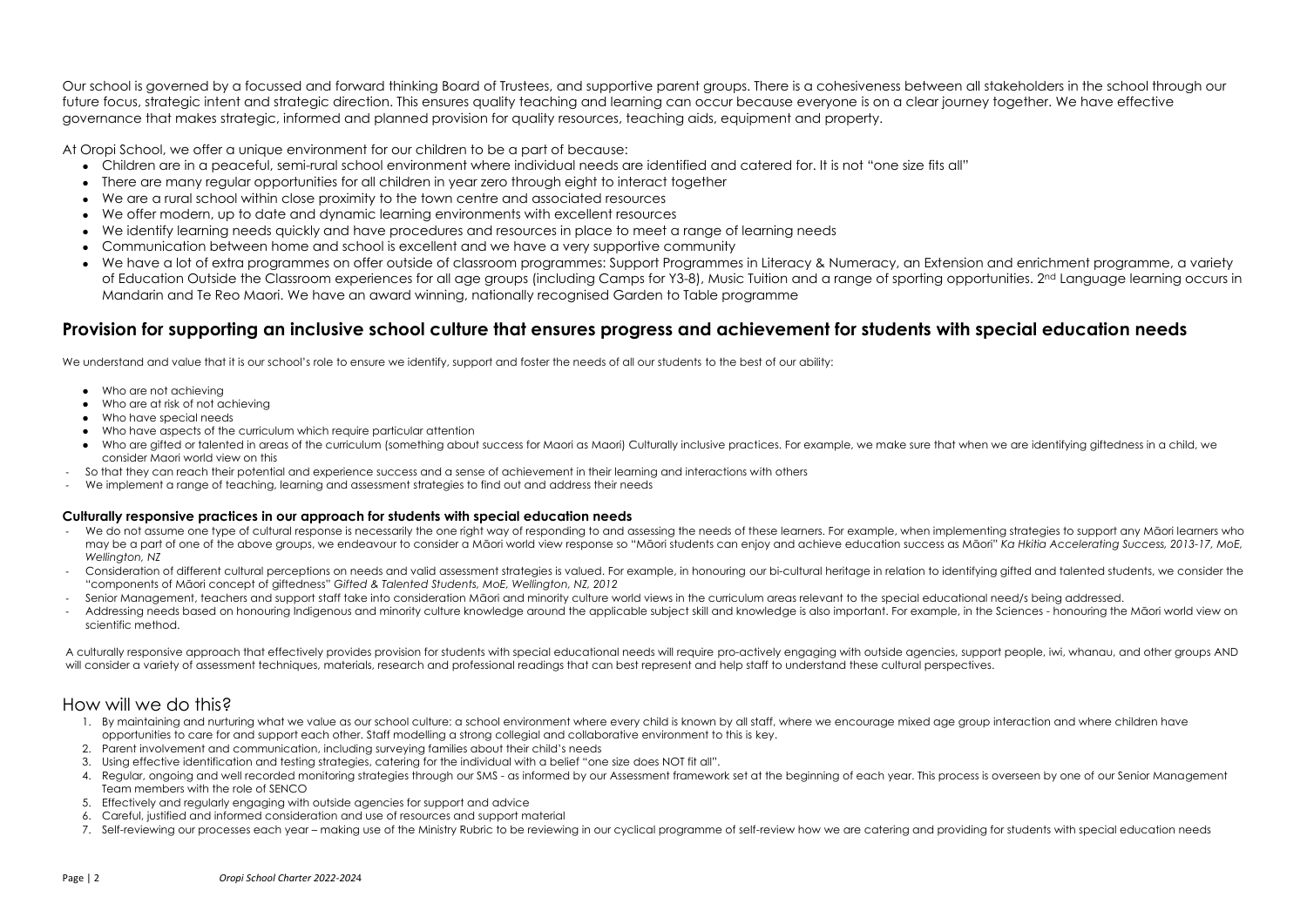8. Data is analysed in terms of ethnicity

## Specific interventions and Support programmes the School will operate

Enrichment and extension programmes are supported through our special programmes: Language Learning, intercultural initiatives, Garden to Table, Play Based learning opportunities, use of the shed & gully, Music tuition, and House of Science resources. Teachers cater for the range of needs in Literacy & Numeracy through their classroom programmes. **Intervention programmes: Reading Recovery** (6 year olds), **Lexia Core** (a digital support programme in Literacy), **Rainbow Reading**

As specific needs arise, we will target this with additional support staff or teacher time resourcing, as reflected in our Board reporting.

# **Intercultural & Te Ao Māori Strategy**

## How our school will reflect New Zealand's cultural diversity

We understand, value and appreciate the Treaty of Waitangi. This will be achieved through regular and consistent Te Reo and tikanga being integrated in classrooms across the whole school. It is also about ensuring connection with manawhenua to realise the full potential of our New Zealand Histories and localised curriculum. It is important children embrace Maori culture, protocol and language as part of their heritage both in and out of the class. We will incorporate Te Reo and Tikanga Māori as follows:

Children, from every culture, deserve the best education possible. Oropi School prides itself on acknowledging and valuing the different cultures that compose its school population. We will reflect NZ's increasingly diverse society, particularly the cultures represented in our school, by providing students with a range of opportunities to celebrate their own cultural identity and the diversity of other cultures.

## How our school will reflect the unique position of Māori culture

- Sequential learning of Te Reo Māori from Year 1-8, with the option of Bllingual Maori education
- Bilingual signage around the school, as well as our physical environment showing connection with Te Ao Maori
- Incorporating Maori cultural perspective and consideration for building & classroom design, and pedagogy
- Embracing Māori culture and customs when meeting, welcoming, fare-welling, and ceremony for visitors, newcomers, and existing community members
- Valuing the place of karakia and blessings as part of everyday operations
- Ensuring that local legends and stories or local "heroes"/personalities are remembered and become part of our school and local heritage.
- Learning our whakapapa and using it appropriately, encourages pride in individual identity.
- Use of Māori language frequently and incidentally in addition to formal teaching
- Acknowledging and celebrating events in the Maori calendar
- Integration of waiata and kapa haka as an integral component of our kura
- Ensure Māori custom and protocol are understood when utilising local resources and environment
- Have meaningful relationships with local iwi, hapu, and whanau to ensure we are engaged and genuinely in consultation

If a parent requests a higher level of Te Reo Māori and Tikanga Māori, the school will consider the following, in consideration of resourcing capabilities:

- Look at providing greater levels of bilingual education in classroom/s at Oropi School
- Explore dual enrolment possibilities and engage with local kura kaupapa
- Seek advice, guidance and support from local iwi and hapu
- Provide further opportunities through the child's classroom activities through provision of additional resources
- Engage with other schools that offer greater levels of Māori Medium education
- Meet with Māori Advisors, peak bodies, organisations, and Ministry for guidance and support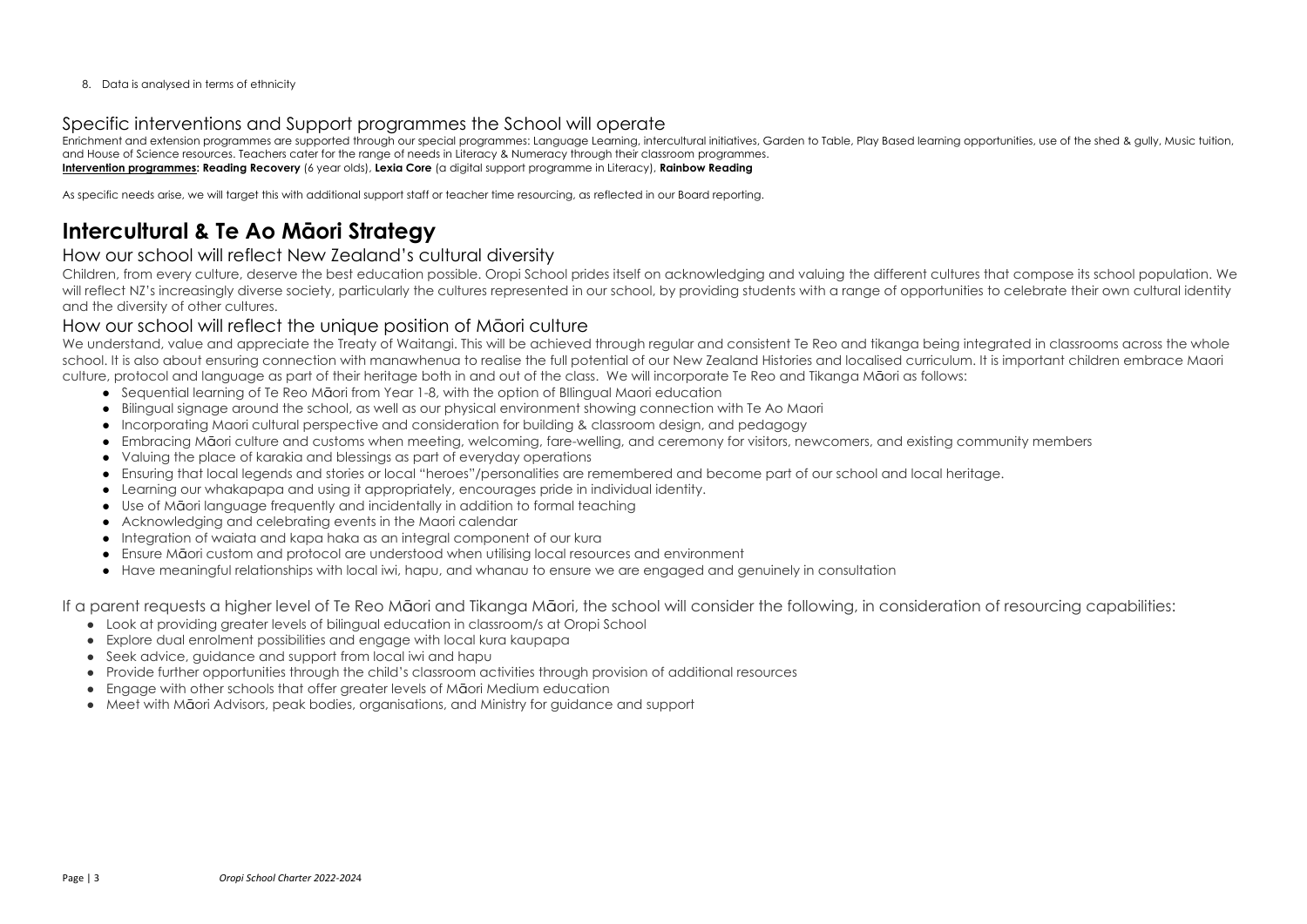- 
- 
- 
- 
- 

# **Our Philosophy of Teaching & Learning**

Here at Ōropi, we view teaching and learning as a journey so we acknowledge that the way we teach will always be shifting and changing. We trust our staff and we encourage teachers to find what works best for them and for the children in their class, based on their knowledge about children's development, their social and cultural needs and strong connections with whanau. We support all staff to undergo ongoing professional development and reflection to ensure their practice is informed and up to date.

We believe children learn best when they undertake activities that:

- are self-directed, or have a high level of choice
- are hands on and experiential
- are engaging and fun
- encourage grappling and problem solving
- develop skills and knowledge in themes or contexts relevant to the children's lives
- build independence, resilience and resourcefulness
- make connections to our place / history / natural setting wherever possible

A child at Ōropi School will experience all these qualities of learning at every level of the school: at junior level this will occur through our play-based learning programme, continuing into passion projects and discovery learning in middle school and individualised inquiry in the senior classes.

We identify that every child comes to school with their own natural wonderings, questions, passions, strengths and areas of need. The children are given the resources, support and time to experiment and challenge their ideas in safe environments. Teachers facilitate these opportunities with the children closely, providing resources, support and time to extend and challenge their thinking and learning.

The Dispositions of Learning fit hand in hand with the Key Competencies of the New Zealand Curriculum for school aged children. They are crucial life-long competencies that will ensure the future success for our students to thrive in the 21st century, as global citizens, grounded in their own identity.

Play Based Learning fosters and provides smooth transitions for our new entrant students as they enter learning spaces that are similar to those they have known in Early Childhood settings. Our learning environments help us incorporate the dispositions to learning that are a pillar to the Early Childhood Curriculum. This curriculum has relevance in the Primary School setting right through to Year 8, as it is focused first and foremost on a growth mindset and dispositions for learning.

It is through play based learning, passion projects, discovery learning, and individualised inquiry that the students can access all of the available curriculum areas we identify as priority.

Our approach to teaching and learning ensures we have passionate, open-minded, collaborative, and resilient students & staff who have a genuine love for exploring, creating, learning, experimenting, engaging and interacting. At Oropi School children are being enabled to become confident life-long learners as they can question the world around them while developing the confidence and skills needed to find the answers they seek and to thrive in a range of contexts.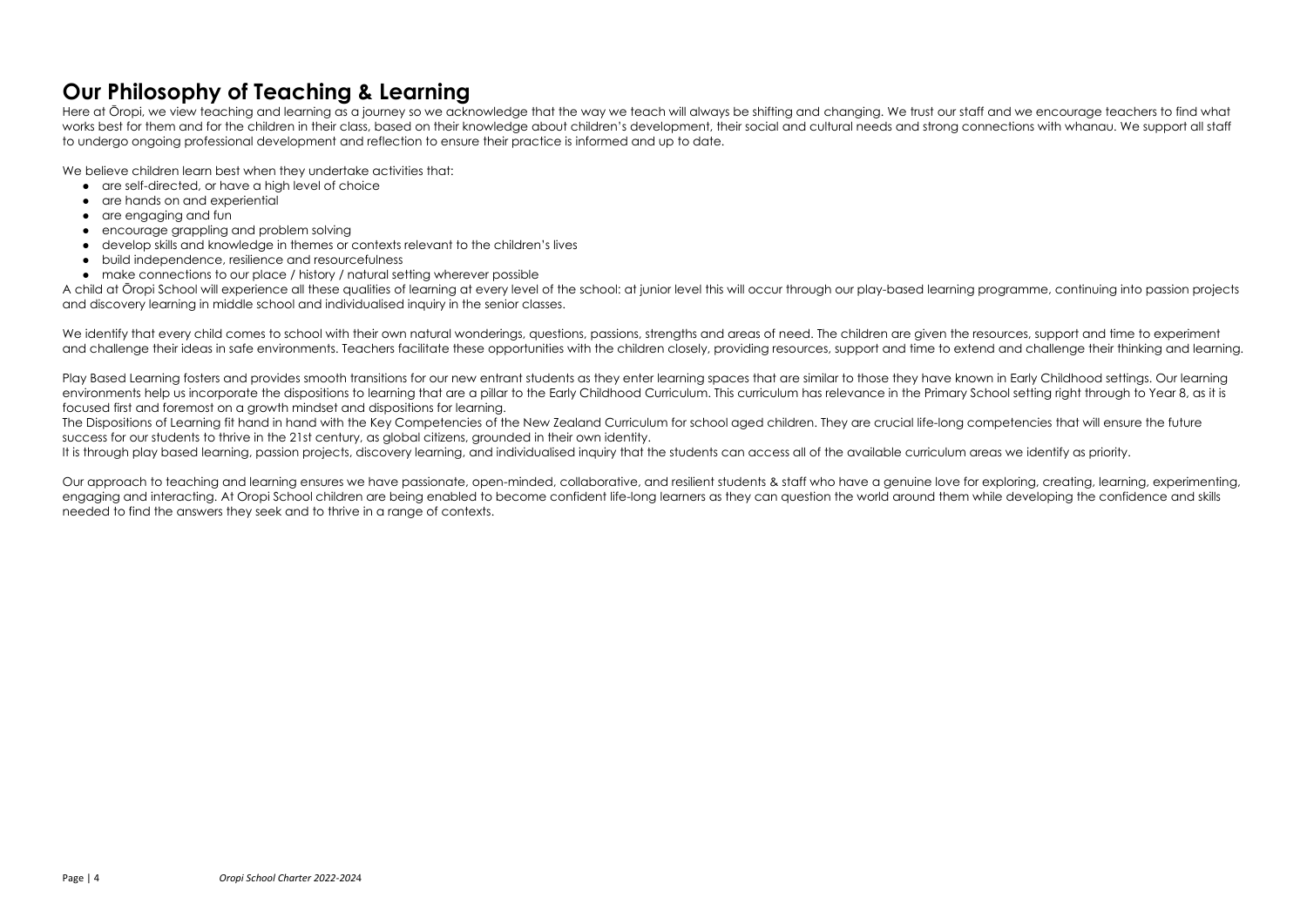nue to imbed the use of Key Competencies and learning. Through all aspects of our curriculum, actices, and school culture by delivering the file and new localised curriculum framework and actices and measure the effectiveness of this on vement and overall school culture.

ble school community, be articulate about the ects of our school and see evidence of these e day to day practice and be able to measure the challenges of these aspects of our school.

al Education ased Learning ualised Inquiry & Project Based Learning or Learning Contexts ased Languages Learning

# **Student Achievement & Curriculum Strategic Planning**

**Futures Perspectives** (Informed by feedback from Community Consultation)

## **What is important for Oropi School?**

- Being culturally responsive valuing Māori as Maori
- Bilingual Education
- Ensuring our outdoor and green spaces enable sustainable solutions and learning contexts outside of the classroom
- Being a school that has flexible learning opportunities in a variety of indoor and outdoor learning spaces at any one time
- Operating a high trust model that enables freedom, flexibility, imagination and creativity; minimal playground rules and behaviour management structures; children taking considered risks in their play and learning; and children taking ownership for their decisions, actions and freedoms
- Enabling collaborative teaching and learning contexts, with mixed age group learning opportunities and social engagement
- Maintaining and growing our play & project based programme,throughout all levels of the school
- Being a school that embeds the principles of Te Whariki (Early Childhood Curriculum), NZC (the New Zealand Curriculum) and Te Marautanga o Aotearoa throughout the school
- Managing our roll effectively to ensure the environmental aspects and character of the school are not lost
- Embedded culturally responsive dispositions in leadership, teaching and learning programmes
- Our points of difference: Play & Project based learning, Languages programme (Maori and Mandarin), Intercultural programme, Garden to Table
- Having a nurturing, inclusive and equitable context for all learners and community members
- Being a school that makes meaningful connections with local, national and international contexts that foster a sense of self and place for the community

## **Strategic Intent**

### **Key Goal**

To see progress for all students across all areas of the curriculum and be working within their expected curriculum area.

## **Strategic Objectives Planning**

| 2023 – Implement                                                                                                                                                                                                                                                                                                                                                                                                                          | 2024- Imbed                                                                                                                                                   |
|-------------------------------------------------------------------------------------------------------------------------------------------------------------------------------------------------------------------------------------------------------------------------------------------------------------------------------------------------------------------------------------------------------------------------------------------|---------------------------------------------------------------------------------------------------------------------------------------------------------------|
| 2022: To implement the use of Key Competencies and Dispositions for<br>learning. Through all aspects of our curriculum, assessment practices, and<br>school culture by delivering the graduate profile and new localised<br>curriculum framework and assessment practices.                                                                                                                                                                | 2024: To continue t<br>Dispositions for lear<br>assessment practic<br>graduate profile a<br>assessment practic<br>student achievem                            |
| 2023:As a whole school community, be articulate about the following<br>aspects of our school and see evidence of these practices in the day to<br>day practice and be able to measure the successes and challenges of<br>these aspects of our school.<br><b>Bilingual Education</b><br><b>Play Based Learning</b><br>Individualised Inquiry & Project Based Learning<br><b>Outdoor Learning Contexts</b><br>Task Based Languages Learning | 2024:As a whole so<br>following aspects<br>practices in the do<br>successes and cho<br><b>Bilingual Ec</b><br><b>Play Based</b><br>Individualis<br>Outdoor Le |
|                                                                                                                                                                                                                                                                                                                                                                                                                                           | The role of Mixed Ability & Ability Grouping                                                                                                                  |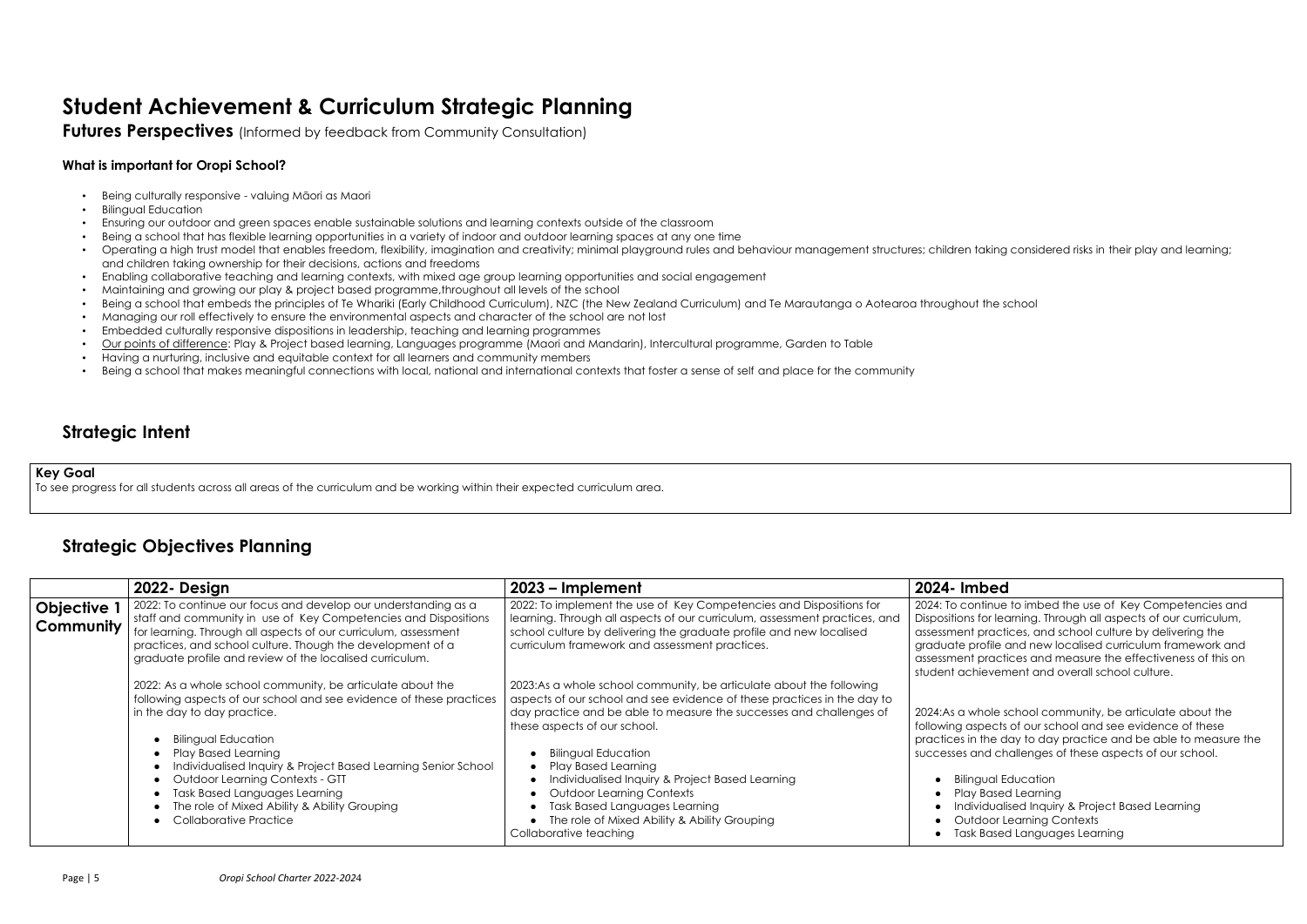ble of Mixed Ability & Ability Grouping teaching

he success of intervention strategies and review target pendently to make learning happen for all students at ne curriculum.

a whole school understanding of a year 4-8 Play ing programme and curriculum that incorporates all learning contexts

and Board of Trustees continue to work with the on sharing examples of how we are upholding the on, vision and motto of the school

know that we have a deeply embed culturally eaching, learning, and leadership approach at class s level and community level across the school and can for success.

develop middle leadership through coaching and ractices.

|                                              |                                                                                                                                                                                                             |                                                                                                                                                                                                                                                                                       | $\bullet$ The ro<br>Collaborative                               |
|----------------------------------------------|-------------------------------------------------------------------------------------------------------------------------------------------------------------------------------------------------------------|---------------------------------------------------------------------------------------------------------------------------------------------------------------------------------------------------------------------------------------------------------------------------------------|-----------------------------------------------------------------|
| <b>Objective 2</b><br><b>Teaching</b><br>and | Be actively using assessment for learning practices independently to<br>make Overall Teacher Judgements (OTJs) using progressions based<br>assessments, robust moderation and naturally occurring evidence. | Be able to measure the success of using assessment for learning practices<br>independently to make Overall Teacher Judgements (OTJs) using<br>progressions based assessments, robust moderation and naturally<br>occurring evidence. This will be seen through student progress data. | To measure th<br>learners inder<br>all levels of th             |
| Learning                                     | To identify our target group intervention strategies using data, robust<br>moderation and data tracking sheets to optimise acceleration of<br>progress                                                      | To understand what it means to accelerate progress of target learners<br>independently.                                                                                                                                                                                               | To implement<br><b>Based Learnir</b><br>our outdoor le          |
|                                              |                                                                                                                                                                                                             | To implement a whole school understanding of a year 4-8 Play Based                                                                                                                                                                                                                    | As a school a<br>community of<br>values, missio                 |
|                                              | To begin to develop whole school understanding of a year 4-8 Play<br>Based Learning programme and curriculum that incorporates all our<br>outdoor learning contexts                                         | Learning programme and curriculum that incorporates all our outdoor<br>learning contexts                                                                                                                                                                                              |                                                                 |
|                                              | As a school and Board of Trustees, begin to educate and work with<br>the community on sharing examples of how we are upholding the<br>values, mission, vision and motto of the school                       | As a school and Board of Trustees, continue to educate and work with<br>the community on sharing examples of how we are upholding the values,<br>mission, vision and motto of the school                                                                                              |                                                                 |
| <b>Objective 3</b><br>Leadership             | Further develop language and cultural practices by shifting teacher<br>expectations of practice in the classroom.                                                                                           | Continue to embed a culturally responsive teaching, learning, and<br>leadership approach at class level, systems level and community level<br>across the school                                                                                                                       | Confidently k<br>responsive te<br>level, systems<br>be measured |
|                                              | Continue to develop middle leadership through coaching and<br>mentoring practices.                                                                                                                          |                                                                                                                                                                                                                                                                                       |                                                                 |
|                                              |                                                                                                                                                                                                             | Continue to develop middle leadership through coaching and<br>mentoring practices.                                                                                                                                                                                                    | Continue to a<br>mentoring pro                                  |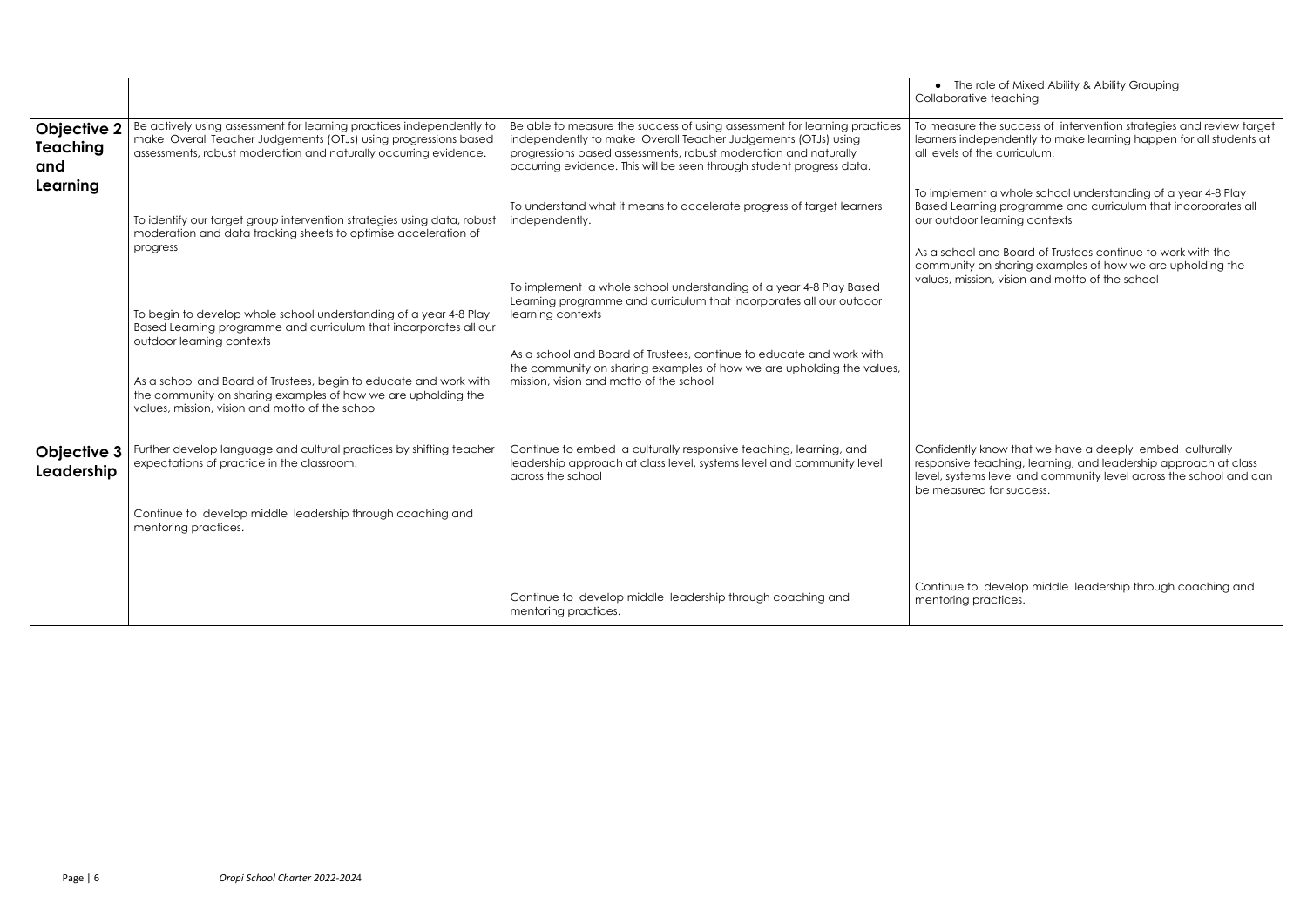communicating and sharing what Bilingual Māori Oropi School for Te Kokako o Otanewainuku, our Level classes, and Level 4 for all other Mainstream classes

If the new level (if applicable) of Te Reo & Tikanga ,<br>»kako o Otanewainuku

r schoolwide definition and understanding of what we BIlingual Māori education

f the new Local & National Histories curriculum, from a and manawhenua focus for Junior, MIddle, and Senior hool<sup>.</sup>

ting in place the plans for our physical environment its that will reflect our local bilingual heritage and

i & Intercultural Dimension

Jiry and Discovery (Play based) Learning Programmes

ents with Special Education Needs (included Curious  $\cdot$  - GATE)

ames

| Object 4<br><b>Bilingual</b><br><b>Education</b> | Defining Bilingual Māori Education at Oropi School for Te Kokako o<br>Otanewainuku, our Level 3 Mainstream classes, and Level 4 for all<br>other Mainstream classes     | Communicating and sharing what Bilingual Maori Education at Oropi<br>School for Te Kokako o Otanewainuku, our Level 3 Mainstream classes,<br>and Level 4 for all other Mainstream classes looks like | Tp continue c<br>Education at (<br>3 Mainstream<br>looks like |
|--------------------------------------------------|-------------------------------------------------------------------------------------------------------------------------------------------------------------------------|------------------------------------------------------------------------------------------------------------------------------------------------------------------------------------------------------|---------------------------------------------------------------|
|                                                  | Profiling Te Kokako o Otanewainuku better for our community to<br>understand their point of difference                                                                  | Reviewing the level of Te Reo & Tikanga Maori in Te Kokako o<br>Otanewainuku; do we want to increase the Te Reo component and<br>move to Level 2 Bilingual?                                          | Implementing<br>Maori in Te Ko                                |
|                                                  | Having a schoolwide definition and understanding of what we do in<br>terms of Bllingual Māori education                                                                 | Communicating our schoolwide definition and understanding of what we<br>do in terms of Bllingual Māori education                                                                                     | Reviewing our<br>do in terms of                               |
|                                                  | Defining our curriculum delivery of the new Local & National<br>Histories, from a Te Ao Māori and manawhenua focus for Junior,<br>Middle, and Senior area of the school | Building up our resources for the curriculum delivery of the new Local &<br>National Histories, from a Te Ao Māori and manawhenua focus for Junior,<br>Middle, and Senior area of the school         | Full delivery of<br>Te Ao Māori a<br>area of the sc           |
|                                                  | Having plans in place to ensure our physical environment reflects<br>our local bilingual heritage and strategy                                                          | Putting in place the plans for our physical environment enhancements<br>that will reflect our local bilingual heritage and strategy                                                                  | Continue putt<br>enhancemen<br>strategy                       |
|                                                  |                                                                                                                                                                         |                                                                                                                                                                                                      |                                                               |

## **Self-Review 2022-2024**

## **School Curriculum and Strategic Planning**

| 2022<br>2023                                                                                                                                                             |                                                                                                                                                                          |                                         |
|--------------------------------------------------------------------------------------------------------------------------------------------------------------------------|--------------------------------------------------------------------------------------------------------------------------------------------------------------------------|-----------------------------------------|
| Focus:                                                                                                                                                                   | Focus:                                                                                                                                                                   | Focus:                                  |
| P-BLOT - Assessment Play and what it means to be an effective<br>play practitioner.                                                                                      | P-BLOT - Assessment Play and what it means to be an effective<br>play practitioner.                                                                                      | The Arts<br>Literacy                    |
| Assessment for learning                                                                                                                                                  | Assessment for learning                                                                                                                                                  |                                         |
| Localised Curriculum development<br>NZHC - 2024 postponement<br>Digital Fluencies<br>Strategic Planning after consultation:<br>Review of Values and Learner competencies | Localised Curriculum development<br>NZHC - 2024 postponement<br>Digital Fluencies<br>Strategic Planning after consultation:<br>Review of Values and Learner competencies | Numeracy                                |
| <b>HERO</b>                                                                                                                                                              | <b>HERO</b>                                                                                                                                                              |                                         |
| Ongoing                                                                                                                                                                  | Ongoing<br>Languages, Maori & Intercultural Dimension                                                                                                                    | Ongoing<br>Languages, Maori             |
| Languages, Maori & Intercultural Dimension<br>Individualised Inquiry and Discovery (Play based) Learning Programmes                                                      | Individualised Inquiry and Discovery (Play based) Learning Programmes                                                                                                    | Individualised Inqu                     |
| Provisions for students with Special Education Needs (included Curious Minds)<br>Programme - GATE)                                                                       | Provisions for students with Special Education Needs (included Curious Minds<br>Programme - GATE)                                                                        | Provisions for stude<br>Minds Programme |
|                                                                                                                                                                          | Year 7&8 programmes                                                                                                                                                      | Year 7&8 program                        |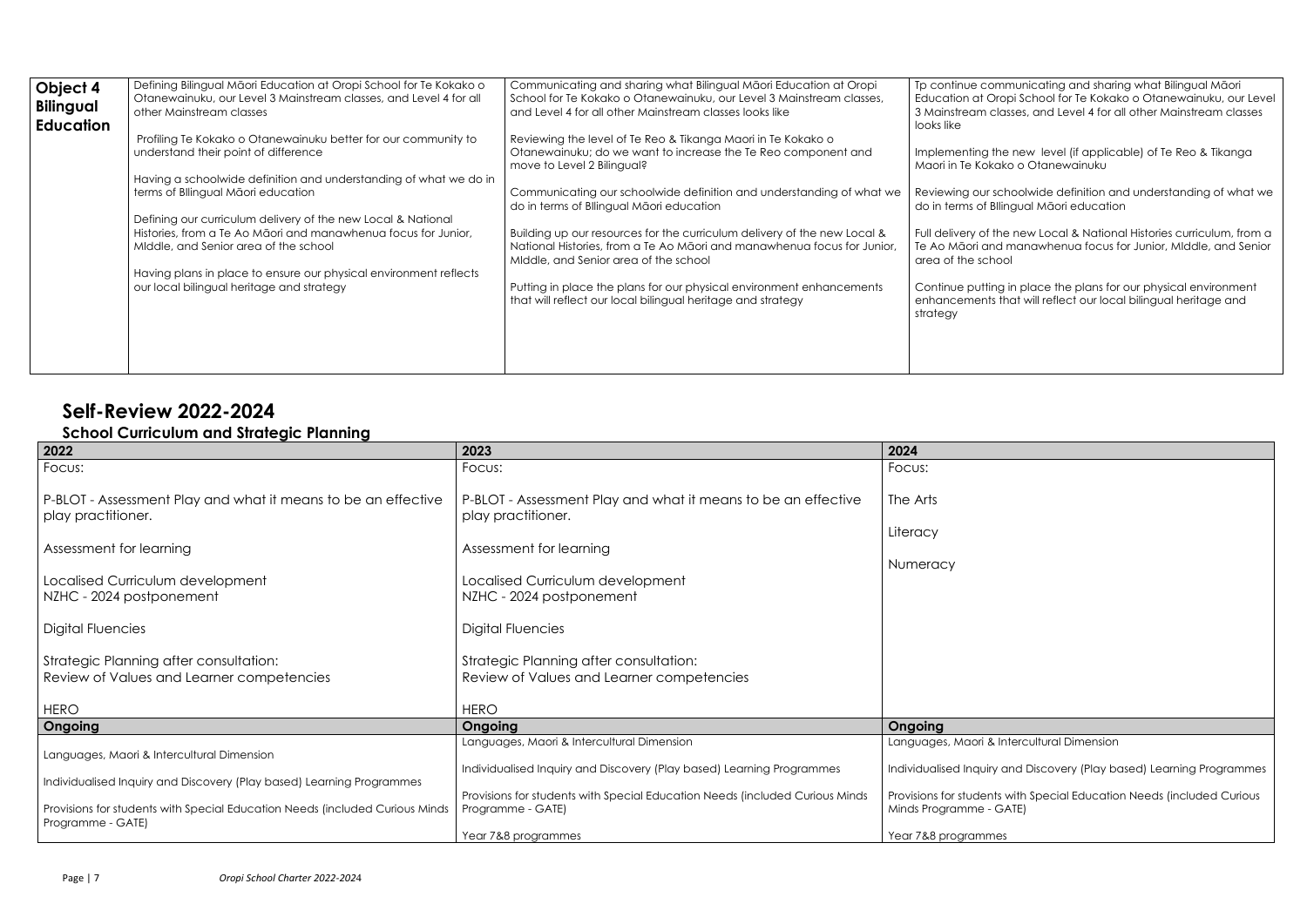**hts, BOT and community** 

th School Partnership programmes

ent data analysis and collection

on Initiatives and strategies

Consultation for foci

## of all years 1-8 will be at/ab by the end of

| Year 7&8 programmes<br>Reporting to parents, BOT and community | Reporting to parents, BOT and community           | Reporting to paren   |
|----------------------------------------------------------------|---------------------------------------------------|----------------------|
| Pre-school and High School Partnership programmes              | Pre-school and High School Partnership programmes | Pre-school and Hig   |
| <b>Staff Appraisals</b>                                        | <b>Staff Appraisals</b>                           | Staff Appraisals     |
| Student Achievement data analysis and collection               | Student Achievement data analysis and collection  | Student Achievem     |
| Ministry of Education Initiatives and strategies               | Ministry of Education Initiatives and strategies  | Ministry of Educatio |
| Community-wide Consultation for foci                           | Community-wide Consultation for foci              | Community-wide C     |

## **Annual Learning Targets Review 2022**

(As informed by our end of 2021 Analysis of Variance - AoV & End of 2021 Student Achievement Data Reporting) **It is the intention of our school to ensure all students are enabled to work to their full potential and so experience accelerated progress towards learning outcomes. Annual planning will reflect initiatives and interventions to address the targets below with specific focus on identified individuals, groups and cohorts where required.**

| <u>  Reading</u>                                                                            | Writing                                                                         | <b>Maths</b>                                          |
|---------------------------------------------------------------------------------------------|---------------------------------------------------------------------------------|-------------------------------------------------------|
| Reading: <mark>90%</mark> of all years 1-8 will be at/ab by the end of 2022-<br>9% increase | Writing: 65% of all years 1-8 will be at/ab by the end of 2022-<br>10% increase | Mathematics: <mark>80% </mark> o<br>2022-10% increase |
|                                                                                             |                                                                                 |                                                       |

## **Management/Governance/BoT Self Review Cycle**

Property - New 5 Year Plan Agreement in place July 2022-2027

|               | Term 1                         | Term 2                                                   | Term 3                                          | Term 4                                                                           |
|---------------|--------------------------------|----------------------------------------------------------|-------------------------------------------------|----------------------------------------------------------------------------------|
| Year 1 (2024) | <b>Health &amp; Safety</b>     | <b>BoT Induction and Code of Conduct</b>                 | Review of BoT member roles and responsibilities | Responsibilities of, Professional Expenses of,<br>and Appraisal of the Principal |
|               |                                | Governance Policy and Trustee Remuneration<br>& Expenses | <b>Child Protection</b>                         |                                                                                  |
| Year 2 (2022) | BoT Meeting format and content | Employer responsibility and Employee<br>Management       | <b>Finance and Assets</b>                       | Submissions to Board                                                             |
|               | Communication systems          | <b>Community Consultation</b>                            |                                                 | Legislation / Administration                                                     |
| Year 3 (2023) | <b>School Buses</b>            | Privacy of Information & Protected Disclosures           | Animal Welfare                                  |                                                                                  |
|               |                                |                                                          |                                                 |                                                                                  |
|               |                                |                                                          |                                                 |                                                                                  |

The above Policies & associated Procedures are now contained within SchoolDocs, where we are gradually moving our review cycle to.

## **Operational Planning for 2022-2024**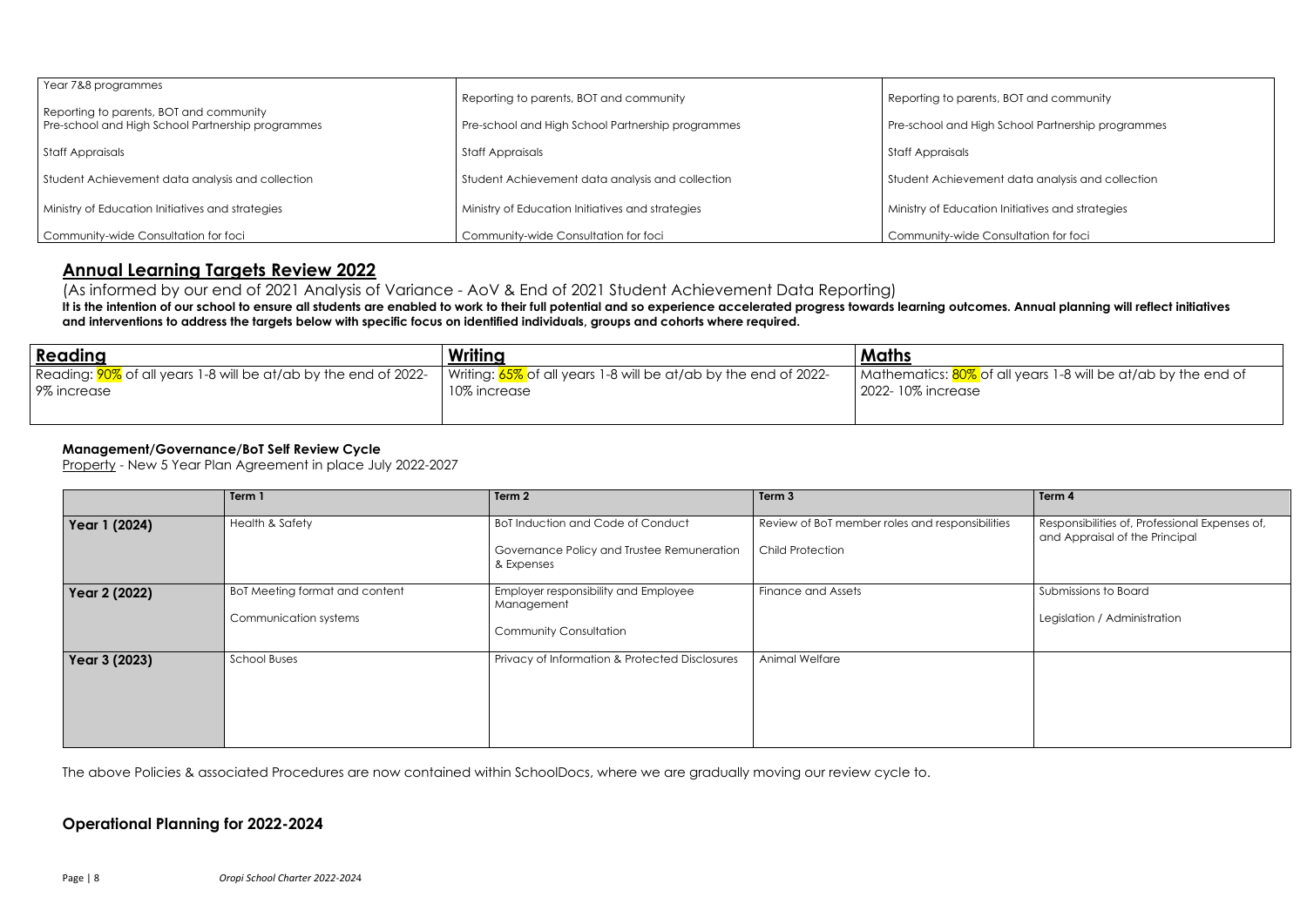#### **Health & Safety**

- Termly evacuation drills and procedures + checks
- Maintaining Sun Smart Procedures & Policy and making improvements as and when required/able
- Bus procedures reviewed and checked twice yearly, with bus duty teachers monitoring, reviewing and responding weekly to needs and issues
- Health & Safety Register maintained, reviewed and reported on regularly (reports available for significant incidents using the H&S Register). This includes a register in the sick bay for minor incidents with children. Re to the Board of Trustees of incidents in the H&S Register is a requirement.
- Property & Grounds checks & monthly building checks (maintaining Building Systems Manual) (Caretaker)
- Maintaining building code compliance
- Caretakers equipment and space needs checking four times per year
- Maintaining and reviewing the system for all staff to be able to inform the BoT about any Health & Safety matters or suggestions to ensure they have a voice.
- To build on our current Health & Safety management so it is updated and in line with the new Health & Safety Act April 2016 in order to provide a safe workplace for all.

#### **Property and Resourcing Goals 2022-2024** (further details in Annual Plan)

- Staffroom and MUltipurpose space development to cater for current numbers
- Implementing alternative power sources in the school for such facilities as the pool heating system and electricity usage
- Maintaining and extending our adventurous play space, native bush areas, large field space and resources there, our traditional look
- Staying current with technology changes and space for ICT resourcing needs
- Furniture renewal cycle in place for classroom and administrative furniture needs
- School pool maintenance and development, including seating options
- Astroturf development cover

Improved: Focus –

- Developing the building space and usage to cater for our local curriculum needs for our three remaining single cell classrooms
- Outdoor teaching & learning spaces for all weather conditions
- Developing and maintaining effective and creative use of green spaces

Other -

#### **Human Resources** (staffing, professional development, performance management)

Retaining human resourcing for the following areas is important to us so we can work towards our goals:

- a. Literacy & Numeracy support programmes
- b. PLD needs of teaching and support staff
- c. RTLB & MOE funded hours for individual students
- d. ESOL provision and training
- e. Management release for teachers with areas of responsibility that are priority
- f. Languages teacher for Maori and Mandarin
- g. In-class teacher-aide support
- h. Music Programme
- i. Staffing for Play programme
- j. Staffing for the library
- k. Staffing for Garden to Table programme

#### Professional Development:

- Cyclical in nature to allow for individual, whole staff, and groups of PLD options for teachers and support staff
- Priority for: Leadership development for staff with responsibilities, Literacy & Numeracy programmes, Play Based Learning, Languages Teaching & Intercultural, Garden to Table
- Staff and team meetings focused on the above PLD priorities

#### Performance Management:

- Appraisal system for teaching staff linked with Charter foci and Goals and individual professional goals, overseen by Principal, Deputy Principals, and Team Leaders, using a Teaching as Inquiry approach
- Appraisal of support staff focused on individual professional goals and annual attestation by the Principal or Deputy Principals
- Establish & maintain professional learning community link with other schools.

### **Finance and IT**

- Continued commitment to ICT Hardware replacement and renewal (completed by ICT Lead Teacher)
- Active fundraising for capital and human resourcing priorities